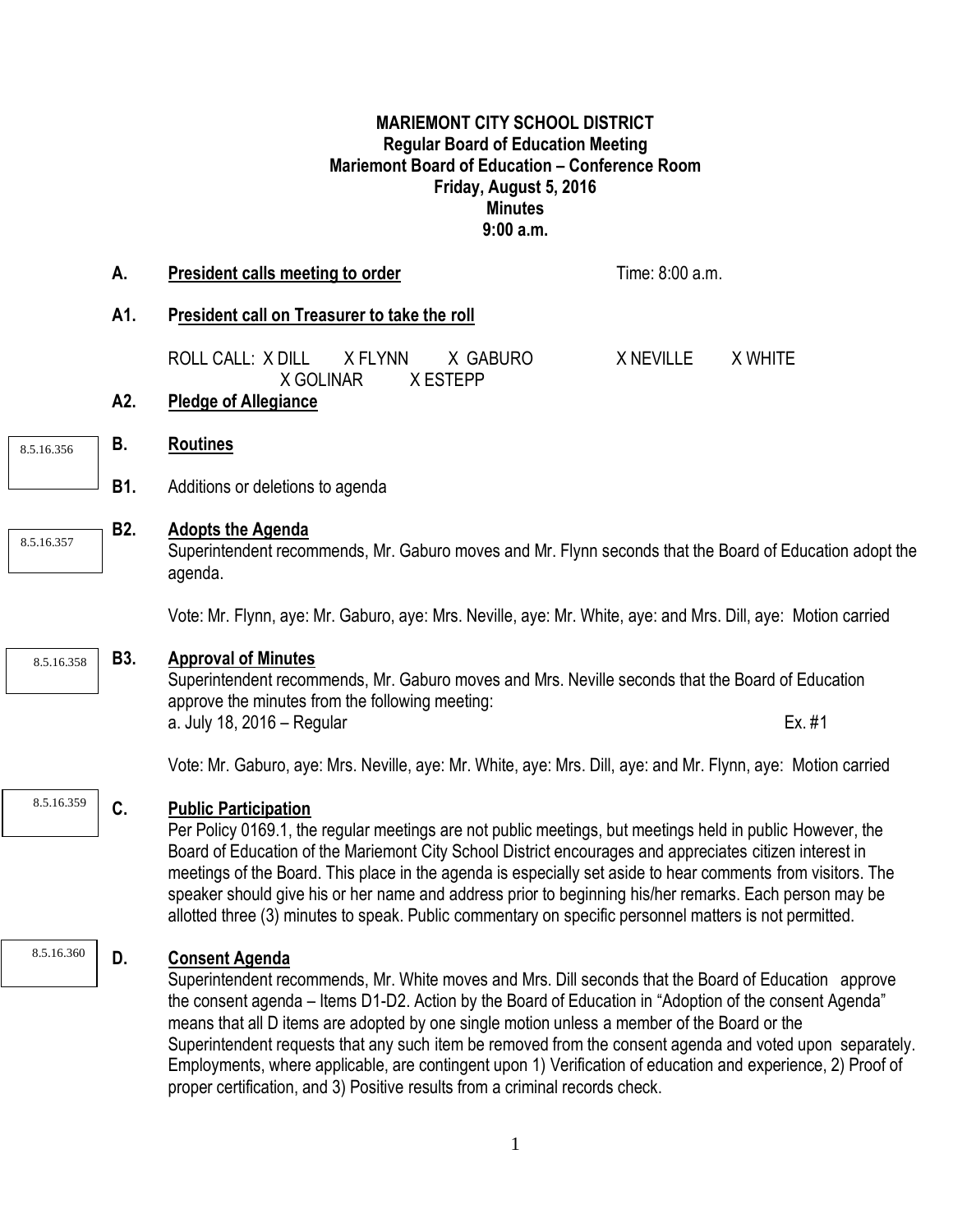D1. Approve the following Classified Personnel Actions:

| a. Employment  |                 |                |      |
|----------------|-----------------|----------------|------|
| 1. Steve Early | Special Ed Aide | ТP<br>5.75/day | Ex#2 |
| b. Resignation |                 |                |      |
| 1. Andre' Shaw | Special Ed Aide | <b>MJHS</b>    | Ex#3 |

D2. Employee Pre-Approval Request/Reimbursement for college Credits according to Policy 1445,3245,4545. (up to \$200.00 per credit hour and a maximum of 8 credits per contract year).

| a. Approvals          |            |                                                                     |                           |        |                 |
|-----------------------|------------|---------------------------------------------------------------------|---------------------------|--------|-----------------|
| Name                  | Bldg.      | Course                                                              | Credits                   |        |                 |
| <b>Kristine Bruck</b> | МE         | Content Area Literacy EDRE 671-04                                   |                           |        |                 |
|                       |            | Theories of Reading EDRA 672                                        | 3                         |        |                 |
|                       |            | Diagnosis & Assessment EDRE 678                                     |                           | 3      | Ex#4            |
| a. Reimbursements     |            |                                                                     |                           |        |                 |
| Name                  | Bldg.      | Course                                                              |                           | Amount |                 |
| Lauren Rudinsky       | ΤP         | Developing Curriculum to Engage all learners (15-16) \$521.25 Ex #5 |                           |        |                 |
|                       |            | ED449 Happiness Diet                                                | $(16-17)$ \$870.00 Ex # 6 |        |                 |
|                       |            | <b>ED444 Setting Limits</b>                                         |                           |        |                 |
| Lindsay Oberschlake   | <b>MHS</b> | School Law EDL 607                                                  |                           |        | \$1600.00 Ex #7 |
|                       |            | Internship Ed. Leadership EDL710                                    |                           |        |                 |
|                       |            | Connecting to school leadership to standards                        |                           |        |                 |
|                       |            | <b>EDL 630B</b>                                                     |                           |        |                 |
| Jen Hrovat            | ΤP         | Happiness Diet! Energizer your brain and body                       |                           |        | \$870.00 Ex #8  |
|                       |            | Setting Units: A love and logic approach to classroom               |                           |        |                 |
| <b>Kristine Bruck</b> | МE         | EDRE 56-61 Phonics & Found of lit                                   |                           |        | \$600.00 Ex # 9 |
| Julie Koehler         | TP         | <b>EDUX 9930</b>                                                    |                           |        | \$347.52 Ex #10 |
| Lindsay Merten        | ΤP         | EDUX 9930 & EDUX 9935                                               |                           |        | \$695.00 Ex #11 |
|                       |            |                                                                     |                           |        |                 |

Vote: Mrs. Neville, aye: Mr. White, aye: Mrs. Dill, aye: Mr. Flynn, aye: and Mr. Gaburo, aye: Motion carried

## **E. ACTION AGENDA**  8.5.16.361

E1. Approve Policy 3120.09 – Volunteers **Ex** # 12

Motion by: Mr. Flynn, second by Mrs. Neville that the board approves Policy 3120.09 – Volunteers as presented.

Vote: Mr. White, aye: Mrs. Dill, aye: Mr. Flynn, aye: Mr. Gaburo, aye: and Mrs. Neville, aye: Motion carried

E2. Approve 2016-0017 bus routes as presented Ex # 13

Motion by: Mr. Gaburo second by Mr. White that the board approve bus routes as presented. Vote: Mrs. Dill, aye: Mr. Flynn, aye: Mr. Gaburo, aye: Mrs. Neville, aye: and Mr. White, aye: Motion carried

| 8.5.16.362 | ۱F |
|------------|----|
|------------|----|

## F. **FINANCIAL REPORT**

| F1. Financial   | Ex # 14 |
|-----------------|---------|
| F2. Investments | Ex # 15 |